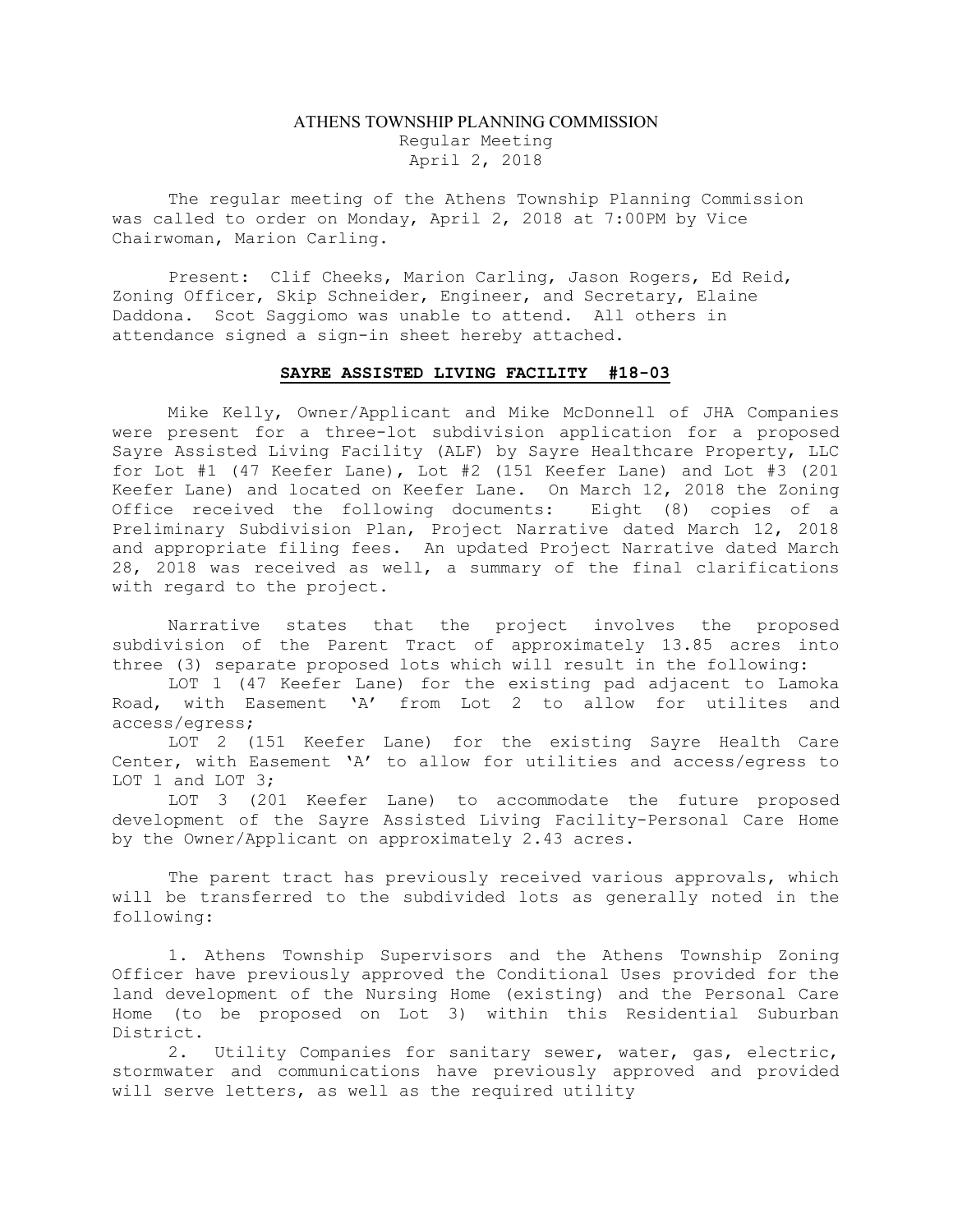Page 2 ATHENS TWP. PLANNING COMM'N April 2, 2018

extensions/infrastructure to accommodate the potential subdivision developments. A new will serve letter is being requested from Athens Township Authority to confirm that the ATA has adequate capacity to serve the proposed 90-Beds associated with the Sayre Assisted Living Facility-Personal Care Home to be proposed on Lot 3.

Letter dated March 22, 2018 was received from the Athens Township Engineer, William (Skip) Schneider, PE with the review comments and is hereby attached as referenced.

Check #9172 from JHA Companies dated March 6, 2018 in the amount of One Hundred seventy-five (\$175.00) Dollars was received by the Zoning Office on March 13, 2018 for the filing fee; along with Check #9173 for Five Hundred (\$500.00) Dollars for the Engineer review fee; and Check #9174 for Twenty-five (\$25.00) Dollars made payable to the Bradford County Treasurer for the Bradford County review fee.

Motion to review the Plan for Preliminary/Final plan approval by Jason Rogers, second by Clif Cheeks, and motion unanimously carried. A checklist was completed and the following deficiencies were noted:

- 1. Refer to deficiencies noted in the letter of William (Skip Schneider) dated March 22, 2018.
- 2. Will need to change the name of the owner on the Plan.
- 3. Will need to provide the number of parking spaces as seventy (70) on the Plan.
- 4. Utility, stormwater and access easement must be provided.

Motion by Clif Cheeks, second by Jason Rogers, to recommend approval to the Supervisors at their meeting to be held on April 25, 2018 at 7:00PM, contingent on resolution of the above referenced deficiencies, motion unanimously carried.

Ed Reid, Zoning Officer, requested that the changes be submitted to the Zoning Office by April 20, 2018 for review prior to the Athens Township Supervisors meeting.

## SAYRE USED AUTO SALES, LLC #17-02

The applicant, Tariq Awan, along with Timothy Gourley, PE were present to request a formal review of the documents which had been previously submitted as a revision date of January 9, 2018. Mr. Gourley had been granted a final sixty-day (60) day extension for